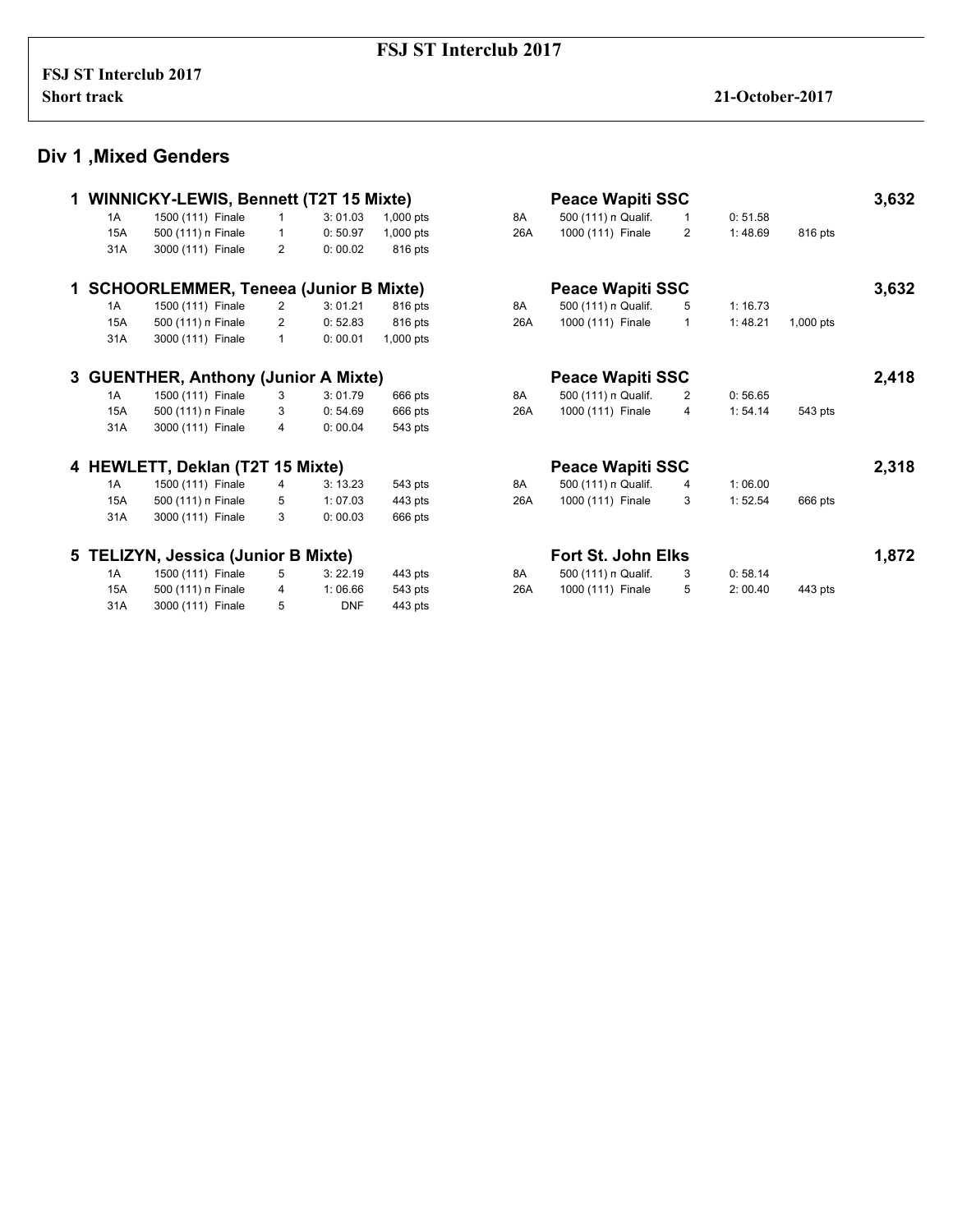#### **Div 2 ,Mixed Genders**

|   |            | TELIZYN, Joshua (T2T 14 Mixte)    |                |                    |           |            | Fort St. John Elks                      |                |                    |           | 4,543 |
|---|------------|-----------------------------------|----------------|--------------------|-----------|------------|-----------------------------------------|----------------|--------------------|-----------|-------|
|   | 2A         | 1500 (111) Finale                 | $\mathbf{1}$   | 2:38.73            | 1,000 pts | 9B         | 500 (111) n Qualif.                     | $\mathbf{1}$   | 0:47.71            |           |       |
|   | 16A        | 500 (111) n Finale                | $\mathbf{1}$   | 0:47.29            | 1,000 pts | 22A        | 400 (100) n Finale                      | $\mathbf{1}$   | 0:38.67            | 1,000 pts |       |
|   | 27A        | 1000 (111) Finale                 | 4              | 2:28.27            | 543 pts   | 32A        | 3000 (111) Finale                       | $\mathbf{1}$   | 0:00.01            | 1,000 pts |       |
|   |            |                                   |                |                    |           |            |                                         |                |                    |           |       |
|   |            | 2 NEWLOVE, Nyam (T2T 13 Mixte)    |                |                    |           |            | Fort St. John Elks                      |                |                    |           | 3,448 |
|   | 2A         | 1500 (111) Finale                 | 2              | 2:39.81            | 816 pts   | 9B         | 500 (111) n Qualif.                     | $\overline{c}$ | 0:48.47            |           |       |
|   | 16A        | 500 (111) n Finale                | $\mathbf{2}$   | 0:48.89            | 816 pts   | 22A        | 400 (100) n Finale                      | $\overline{2}$ | 0:39.89            | 816 pts   |       |
|   | 27A        | 1000 (111) Finale                 | $\mathbf{1}$   | 1:41.36            | 1,000 pts | 32A        | 3000 (111) Finale                       | $\overline{2}$ | 0:00.02            |           |       |
|   |            | 3 BRAUN, Brooke (T2T 13 Mixte)    |                |                    |           |            | Fort St. John Elks                      |                |                    |           | 2,443 |
|   | 2A         | 1500 (111) Finale                 | 3              | 2:45.71            | 666 pts   | <b>9A</b>  | 500 (111) n Qualif.                     | $\overline{4}$ | 1: 15.42           |           |       |
|   | 16B        | 500 (111) n Finale                | $\overline{2}$ | 0:53.26            | 295 pts   | 22A        | 400 (100) n Finale                      | 3              | 0:43.42            | 666 pts   |       |
|   | 27A        | 1000 (111) Finale                 | $\overline{2}$ | 1:50.21            | 816 pts   | 32A        | 3000 (111) Finale                       | 3              | 0:00.03            |           |       |
|   |            |                                   |                |                    |           |            |                                         |                |                    |           |       |
|   |            | 4 GJERLAUG, Connor (T2T 13 Mixte) |                |                    |           |            | <b>Peace Wapiti SSC</b>                 |                |                    |           | 2,137 |
|   | 2A         | 1500 (111) Finale                 | 6              | 3:16.84            | 362 pts   | 9A         | 500 (111) n Qualif.                     | 1              | 0:58.94            |           |       |
|   | 16A        | 500 (111) n Finale                | 3              | 0:58.36            | 666 pts   | 22A        | 400 (100) n Finale                      | 5              | 0:47.72            | 443 pts   |       |
|   | 27A        | 1000 (111) Finale                 | 3              | 1:54.81            | 666 pts   | 32A        | 3000 (111) Finale                       | 6              | 0:00.06            |           |       |
|   |            | 5 GULIOV, Nicholas (T2T 13 Mixte) |                |                    |           |            | Fort St. John Elks                      |                |                    |           | 1,791 |
|   |            |                                   |                |                    |           |            |                                         |                |                    |           |       |
|   | 2A         | 1500 (111) Finale                 | 5              | 2:46.52            | 443 pts   | 9A         | 500 (111) n Qualif.                     | 5              | P-Impeding         |           |       |
|   | 16B        | 500 (111) n Finale                | $\mathbf{1}$   | 0:52.85            | 362 pts   | 22A        | 400 (100) n Finale                      | $\overline{4}$ | 0:44.06            | 543 pts   |       |
|   | 27A        | 1000 (111) Finale                 | 5              | 2:31.34            | 443 pts   | 32A        | 3000 (111) Finale                       | 4              | 0:00.04            |           |       |
|   |            | 6 RUEL, Dakotah (T2T 13 Mixte)    |                |                    |           |            | <b>Dawson Creek</b>                     |                |                    |           | 1,508 |
|   | 2A         | 1500 (111) Finale                 | 4              | 2:46.18            | 543 pts   | 9Β         | 500 (111) n Qualif.                     | 4              | 0:59.49            |           |       |
|   | 16B        | 500 (111) n Finale                | 3              | 1:01.99            | 241 pts   | 22B        | 400 (100) n Finale                      | $\mathbf{1}$   | 0:45.53            | 362 pts   |       |
|   | 27B        | 1000 (111) Finale                 | $\mathbf{1}$   | 1:55.35            | 362 pts   | 32A        | 3000 (111) Finale                       | 5              | 0:00.05            |           |       |
|   |            |                                   |                |                    |           |            | <b>Nechako Lake</b>                     |                |                    |           |       |
|   |            | 7 BENNETT, Zachary (T2T 13 Mixte) |                |                    |           |            |                                         |                |                    |           | 1,320 |
|   | 2B         | 1500 (111) Finale                 | 2              | 3:19.88            | 241 pts   | 9Β         | 500 (111) n Qualif.                     | 3              | 0:58.61            |           |       |
|   | 16A<br>27B | 500 (111) n Finale                | 4<br>3         | 0:58.59<br>2:13.02 | 543 pts   | 22B<br>32A | 400 (100) n Finale<br>3000 (111) Finale | 2<br>6         | 0:48.65<br>0:00.06 | 295 pts   |       |
|   |            | 1000 (111) Finale                 |                |                    | 241 pts   |            |                                         |                |                    |           |       |
| 8 |            | KINSHELLA, Nolan (T2T 13 Mixte)   |                |                    |           |            | <b>Peace River SSC</b>                  |                |                    |           | 1,229 |
|   | 2B         | 1500 (111) Finale                 | $\mathbf{1}$   | 3:17.93            | 295 pts   | 9A         | 500 (111) n Qualif.                     | 2              | 1:00.68            |           |       |
|   | 16A        | 500 (111) n Finale                | 5              | 0:58.83            | 443 pts   | 22B        | 400 (100) n Finale                      | 4              | 0:54.83            | $196$ pts |       |
|   | 27B        | 1000 (111) Finale                 | $\overline{2}$ | 2:09.76            | 295 pts   | 32A        | 3000 (111) Finale                       | 6              | 0:00.06            |           |       |
|   |            |                                   |                |                    |           |            |                                         |                |                    |           | 829   |
| 9 |            | SUTHERLAND, Kaelan (T2T 13 Mixte) |                |                    |           |            | Fort St. John Elks                      |                |                    |           |       |
|   | 2B         | 1500 (111) Finale                 | 3              | 3:27.71            | $196$ pts | 9A         | 500 (111) n Qualif.                     | 3              | 1:06.91            |           |       |
|   | 16B        | 500 (111) n Finale                | 4              | 1:07.56            | $196$ pts | 22B        | 400 (100) n Finale                      | 3              | 0:54.70            | 241 pts   |       |
|   | 27B        | 1000 (111) Finale                 | 4              | 2: 21.48           | $196$ pts | 32A        | 3000 (111) Finale                       | 6              | 0:00.06            |           |       |

| 4,543 |           |                 |                | Fort St. John Elks      |    |
|-------|-----------|-----------------|----------------|-------------------------|----|
|       |           | 0:47.71         | 1              | 500 (111) n Qualif.     | 3  |
|       | 1,000 pts | 0:38.67         | 1              | 400 (100) n Finale      | 2A |
|       | 1,000 pts | 0:00.01         | 1              | 3000 (111) Finale       | 2A |
| 3,448 |           |                 |                | Fort St. John Elks      |    |
|       |           | 0:48.47         | 2              | 500 (111) n Qualif.     | 3  |
|       | 816 pts   | 0:39.89         | 2              | 400 (100) n Finale      | 2A |
|       |           | 0:00.02         | $\overline{2}$ | 3000 (111) Finale       | 2A |
| 2,443 |           |                 |                | Fort St. John Elks      |    |
|       |           | 1: 15.42        | 4              | 500 (111) n Qualif.     | Α  |
|       | 666 pts   | 0:43.42         | 3              | 400 (100) n Finale      | 2A |
|       |           | 0:00.03         | 3              | 3000 (111) Finale       | 2A |
| 2,137 |           |                 |                | <b>Peace Wapiti SSC</b> |    |
|       |           | 0:58.94         | 1              | 500 (111) n Qualif.     | Α  |
|       | 443 pts   | 0:47.72         | 5              | 400 (100) n Finale      | 2A |
|       |           | 0:00.06         | 6              | 3000 (111) Finale       | 2A |
| 1,791 |           |                 |                | Fort St. John Elks      |    |
|       |           | P-Impeding      | 5              | 500 (111) n Qualif.     | Ą  |
|       | 543 pts   | 0:44.06         | 4              | 400 (100) n Finale      | 2A |
|       |           | 0:00.04         | 4              | 3000 (111) Finale       | 2A |
| 1,508 |           |                 |                | Dawson Creek            |    |
|       |           | 0:59.49         | 4              | 500 (111) n Qualif.     | 3  |
|       | 362 pts   | 0:45.53         | 1              | 400 (100) n Finale      | 2B |
|       |           | 0:00.05         | 5              | 3000 (111) Finale       | 2A |
| 1,320 |           |                 |                | Nechako Lake            |    |
|       |           | 0:58.61         | 3              | 500 (111) n Qualif.     | 3  |
|       | 295 pts   | 0:48.65         | 2              | 400 (100) n Finale      | 2B |
|       |           | 0:00.06         | 6              | 3000 (111) Finale       | 2A |
| 1,229 |           |                 |                | <b>Peace River SSC</b>  |    |
|       |           | 1:00.68         | 2              | 500 (111) n Qualif.     | 4  |
|       | 196 pts   | 0:54.83         | 4              | 400 (100) n Finale      | 2B |
|       |           | 0:00.06         | 6              | 3000 (111) Finale       | 2A |
| 829   |           |                 |                | Fort St. John Elks      |    |
|       |           | 1:06.91         | 3              | 500 (111) n Qualif.     | ۹  |
|       | 241 pts   | 0:54.70         | 3              | 400 (100) n Finale      | 2B |
|       |           | <u>በ፡ በበ በፍ</u> | ี              | 3000 (111) Finale       | DΑ |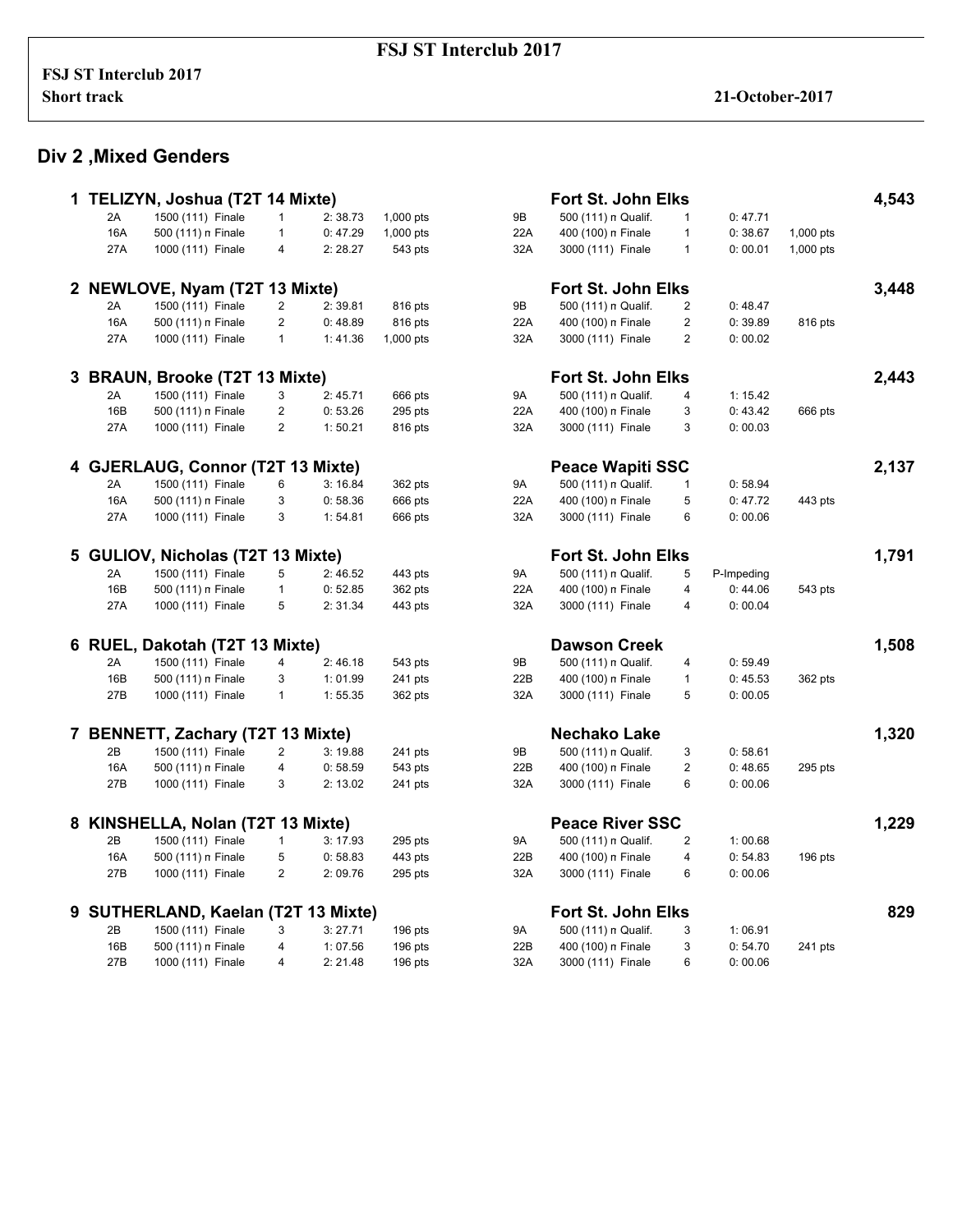# **Div 3 ,Mixed Genders**

|    |                 | 1 MCRAE, Matthew (T2T 12 Mixte)          |                         |                    |                        |                 | <b>Dawson Creek</b>                      |                    |                    |           | 4,000 |
|----|-----------------|------------------------------------------|-------------------------|--------------------|------------------------|-----------------|------------------------------------------|--------------------|--------------------|-----------|-------|
|    | 3A              | 1500 (100) Finale                        | 1                       | 2:56.34            | 1,000 pts              | 10A             | 400 (100) n Qualif.                      | 1                  | 0:45.04            |           |       |
|    | <b>17A</b>      | 400 (100) n Finale                       | $\mathbf{1}$            | 0:45.47            | 1,000 pts              | 23A             | 200 Pursuit Qualif.                      | 2                  | 0:24.50            |           |       |
|    | 28A             | 200 Pursuit Finale                       | $\mathbf{1}$            | 0:23.85            | 1,000 pts              | 33A             | 3000 (100) Finale                        | $\mathbf{1}$       | 0:00.01            | 1,000 pts |       |
| 2  |                 | <b>MITCHELL, Matthew (L2T Mixte)</b>     |                         |                    |                        |                 | <b>Fort St. John Elks</b>                |                    |                    |           | 2,593 |
|    | 3A              | 1500 (100) Finale                        | $\overline{c}$          | 2:56.72            | 816 pts                | 10B             | 400 (100) n Qualif.                      | 1                  | 0:45.72            |           |       |
|    | 17A             | 400 (100) n Finale                       | 3                       | 0:48.12            | 666 pts                | 23A             | 200 Pursuit Qualif.                      | 7                  | 0: 24.81           |           |       |
|    | 28B             | 200 Pursuit Finale                       | 3                       | 0:25.01            | 295 pts                | 33A             | 3000 (100) Finale                        | 2                  | 0:00.02            | 816 pts   |       |
|    |                 |                                          |                         |                    |                        |                 |                                          |                    |                    |           |       |
|    |                 | <b>BENNIE, Sidney (T2T 11 Mixte)</b>     |                         |                    |                        |                 | Fort St. John Elks                       |                    |                    |           | 2,418 |
|    | 3A              | 1500 (100) Finale                        | 4                       | 3:04.75            | 543 pts                | 10 <sub>D</sub> | 400 (100) n Qualif.                      | 2                  | 0:48.29            |           |       |
|    | <b>17A</b>      | 400 (100) n Finale                       | 4                       | 0:50.36            | 543 pts                | 23A             | 200 Pursuit Qualif.                      | $\mathbf{1}$       | 0:24.49            |           |       |
|    | 28A             | 200 Pursuit Finale                       | 3                       | 0: 24.82           | 666 pts                | 33A             | 3000 (100) Finale                        | 3                  | 0:00.03            | 666 pts   |       |
|    |                 | 4 NORTH, Hannah (T2T 12 Mixte)           |                         |                    |                        |                 | <b>Fort St. John Elks</b>                |                    |                    |           | 1,782 |
|    | 3A              | 1500 (100) Finale                        | 3                       | 3:04.53            | 666 pts                | 10C             | 400 (100) n Qualif.                      | 3                  | 0:54.85            |           |       |
|    | 17 <sub>C</sub> | 400 (100) n Finale                       | 1                       | 0:47.24            | $130$ pts              | 23A             | 200 Pursuit Qualif.                      | 5                  | 0: 24.71           |           |       |
|    | 28B             | 200 Pursuit Finale                       | $\mathbf{1}$            | 0: 24.40           | 443 pts                | 33A             | 3000 (100) Finale                        | 4                  | 0:00.04            | 543 pts   |       |
|    |                 |                                          |                         |                    |                        |                 |                                          |                    |                    |           |       |
| 5  |                 | <b>BLACKMORE, Ethan (T2T 12 Mixte)</b>   |                         |                    |                        |                 | <b>Peace Wapiti SSC</b>                  |                    |                    |           | 1,781 |
|    | ЗA              | 1500 (100) Finale                        | 6                       | 3:22.68            | 362 pts                | 10C             | 400 (100) n Qualif.                      | 1                  | 0:48.03            |           |       |
|    | 17A             | 400 (100) n Finale                       | 2                       | 0:47.95            | 816 pts                | 23A             | 200 Pursuit Qualif.                      | 8                  | 0:25.13            |           |       |
|    | 28B             | 200 Pursuit Finale                       | $\overline{4}$          | 0:25.42            | 241 pts                | 33A             | 3000 (100) Finale                        | 6                  | 0:00.06            | 362 pts   |       |
| 6  |                 | <b>BLACKMORE, Andrew (T2T 12 Mixte)</b>  |                         |                    |                        |                 | <b>Peace Wapiti SSC</b>                  |                    |                    |           | 1,643 |
|    | 3A              | 1500 (100) Finale                        | 5                       | 3:14.94            | 443 pts                | 10D             | 400 (100) n Qualif.                      | 3                  | 0:48.54            |           |       |
|    | 17B             | 400 (100) n Finale                       | $\mathbf{1}$            | 0:47.71            | 362 pts                | 23A             | 200 Pursuit Qualif.                      | 3                  | 0: 24.53           |           |       |
|    | 28A             | 200 Pursuit Finale                       | 4                       | 0:25.09            | 543 pts                | 33A             | 3000 (100) Finale                        | $\overline{7}$     | 0:00.07            | 295 pts   |       |
|    |                 | 7 SCHOORLEMMER, Levi (T2T 12 Mixte)      |                         |                    |                        |                 | <b>Peace Wapiti SSC</b>                  |                    |                    |           | 1,586 |
|    | 3C              | 1500 (100) Finale                        | 1                       | 3:19.29            | 86 pts                 | 10 <sub>D</sub> | 400 (100) n Qualif.                      | 1                  | 0:47.93            |           |       |
|    | 17A             | 400 (100) n Finale                       | 5                       | 0:50.41            | 443 pts                | 23A             | 200 Pursuit Qualif.                      | 4                  | 0:24.58            |           |       |
|    | 28A             | 200 Pursuit Finale                       | $\overline{2}$          | 0:24.65            |                        | 33A             | 3000 (100) Finale                        | 8                  | 0:00.08            | 241 pts   |       |
|    |                 |                                          |                         |                    | 816 pts                |                 |                                          |                    |                    |           |       |
| 8  |                 | HANSEN, Ethan (T2T 12 Mixte)             |                         |                    |                        |                 | <b>Peace River SSC</b>                   |                    |                    |           | 1,341 |
|    | 3B              | 1500 (100) Finale                        | $\overline{\mathbf{c}}$ | 3:13.91            | 241 pts                | 10A             | 400 (100) n Qualif.                      | 3                  | 0:54.73            |           |       |
|    | 17B             | 400 (100) n Finale                       | $\overline{2}$          | 0:49.18            | 295 pts                | 23A             | 200 Pursuit Qualif.                      | 6                  | 0: 24.74           |           |       |
|    | 28B             | 200 Pursuit Finale                       | $\overline{2}$          | 0:24.83            | 362 pts                | 33A             | 3000 (100) Finale                        | 5                  | 0:00.05            | 443 pts   |       |
|    |                 | 9 HALVERSON, Ethan (T2T 12 Mixte)        |                         |                    |                        |                 | <b>Dawson Creek</b>                      |                    |                    |           | 767   |
|    | 3B              | 1500 (100) Finale                        | 1                       | 3:13.33            | 295 pts                | 10B             | 400 (100) n Qualif.                      | 3                  | P-KickOut          |           |       |
|    | 17 <sub>C</sub> | 400 (100) n Finale                       | 2                       | 0:48.41            | $116$ pts              | 23A             | 200 Pursuit Qualif.                      | 9                  | 0:25.36            |           |       |
|    | 28C             | 200 Pursuit Finale                       | $\mathbf{1}$            | 0:25.37            | $196$ pts              | 33B             | 3000 (100) Finale                        | 2                  | 0:00.02            | 160 pts   |       |
|    |                 |                                          |                         |                    |                        |                 |                                          |                    |                    |           |       |
|    |                 | 10 KEELER, Alan (T2T 12 Mixte)           |                         |                    |                        |                 | Fort St. John Elks                       |                    |                    |           | 668   |
|    | 3B              | 1500 (100) Finale                        | 3                       | 3:22.39            | 196 pts                | 10A             | 400 (100) n Qualif.                      | 2                  | 0:52.50            |           |       |
|    | 17B<br>28C      | 400 (100) n Finale<br>200 Pursuit Finale | 5<br>4                  | 0:53.72<br>0:27.50 | $160$ pts<br>$116$ pts | 23A<br>33B      | 200 Pursuit Qualif.<br>3000 (100) Finale | 12<br>$\mathbf{1}$ | 0:26.33<br>0:00.01 | $196$ pts |       |
|    |                 |                                          |                         |                    |                        |                 |                                          |                    |                    |           |       |
| 11 |                 | <b>NORTH, Emma (L2T Mixte)</b>           |                         |                    |                        |                 | <b>Fort St. John Elks</b>                |                    |                    |           | 558   |
|    | 3B              | 1500 (100) Finale                        | 4                       | 3:29.18            | $160$ pts              | 10B             | 400 (100) n Qualif.                      | 2                  | 0:52.11            |           |       |
|    | 17B             | 400 (100) n Finale                       | 4                       | 0: 51.37           | $196$ pts              | 23A             | 200 Pursuit Qualif.                      | 13                 | 0:27.96            |           |       |
|    | 28D             | 200 Pursuit Finale                       | 1                       | 0:27.49            | 86 pts                 | 33B             | 3000 (100) Finale                        | 4                  | 0:00.04            | 116 pts   |       |

| 4,000 |           |           |                | Dawson Creek            |          |
|-------|-----------|-----------|----------------|-------------------------|----------|
|       |           | 0:45.04   | 1              | 400 (100) n Qualif.     | JА       |
|       |           | 0:24.50   | $\overline{2}$ | 200 Pursuit Qualif.     | зA       |
|       | 1,000 pts | 0:00.01   | 1              | 3000 (100) Finale       | зA       |
| 2,593 |           |           |                | Fort St. John Elks      |          |
|       |           | 0:45.72   | 1              | 400 (100) n Qualif.     | JВ       |
|       |           | 0:24.81   | 7              | 200 Pursuit Qualif.     | зA       |
|       | 816 pts   | 0:00.02   | 2              | 3000 (100) Finale       | šА       |
| 2,418 |           |           |                | Fort St. John Elks      |          |
|       |           | 0:48.29   | 2              | 400 (100) n Qualif.     | ΙD       |
|       |           | 0:24.49   | 1              | 200 Pursuit Qualif.     | зA       |
|       | 666 pts   | 0:00.03   | 3              | 3000 (100) Finale       | зA       |
| 1,782 |           |           |                | Fort St. John Elks      |          |
|       |           |           |                |                         |          |
|       |           | 0:54.85   | 3              | 400 (100) n Qualif.     | JС       |
|       |           | 0:24.71   | 5              | 200 Pursuit Qualif.     | зA       |
|       | 543 pts   | 0:00.04   | 4              | 3000 (100) Finale       | šА       |
| 1,781 |           |           |                | <b>Peace Wapiti SSC</b> |          |
|       |           | 0:48.03   | 1              | 400 (100) n Qualif.     | JС       |
|       |           | 0:25.13   | 8              | 200 Pursuit Qualif.     | зA       |
|       | 362 pts   | 0:00.06   | 6              | 3000 (100) Finale       | šА       |
| 1,643 |           |           |                | <b>Peace Wapiti SSC</b> |          |
|       |           | 0:48.54   | 3              | 400 (100) n Qualif.     | )D       |
|       |           | 0:24.53   | 3              | 200 Pursuit Qualif.     | зA       |
|       | 295 pts   | 0:00.07   | $\overline{7}$ | 3000 (100) Finale       | šА       |
| 1,586 |           |           |                | <b>Peace Wapiti SSC</b> |          |
|       |           | 0:47.93   | 1              | 400 (100) n Qualif.     |          |
|       |           | 0:24.58   | 4              | 200 Pursuit Qualif.     | )D<br>зA |
|       |           | 0:00.08   | 8              |                         | šА       |
|       | 241 pts   |           |                | 3000 (100) Finale       |          |
| 1,341 |           |           |                | <b>Peace River SSC</b>  |          |
|       |           | 0:54.73   | 3              | 400 (100) n Qualif.     | )A       |
|       |           | 0: 24.74  | 6              | 200 Pursuit Qualif.     | зA       |
|       | 443 pts   | 0:00.05   | 5              | 3000 (100) Finale       | зA       |
| 767   |           |           |                | <b>Dawson Creek</b>     |          |
|       |           | P-KickOut | 3              | 400 (100) n Qualif.     | )Β       |
|       |           | 0:25.36   | 9              | 200 Pursuit Qualif.     | зA       |
|       | $160$ pts | 0:00.02   | 2              | 3000 (100) Finale       | зB       |
| 668   |           |           |                | Fort St. John Elks      |          |
|       |           | 0:52.50   | 2              | 400 (100) n Qualif.     | JА       |
|       |           | 0:26.33   | 12             | 200 Pursuit Qualif.     | šА       |
|       | 196 pts   | 0:00.01   | 1              | 3000 (100) Finale       | зB       |
| 558   |           |           |                | Fort St. John Elks      |          |
|       |           | 0:52.11   | 2              | 400 (100) n Qualif.     | JВ       |
|       |           | 0:27.96   | 13             | 200 Pursuit Qualif.     | šА       |
|       | $116$ nts | 0:0004    | 4              | 3000 (100) Finale       | ١R.      |
|       |           |           |                |                         |          |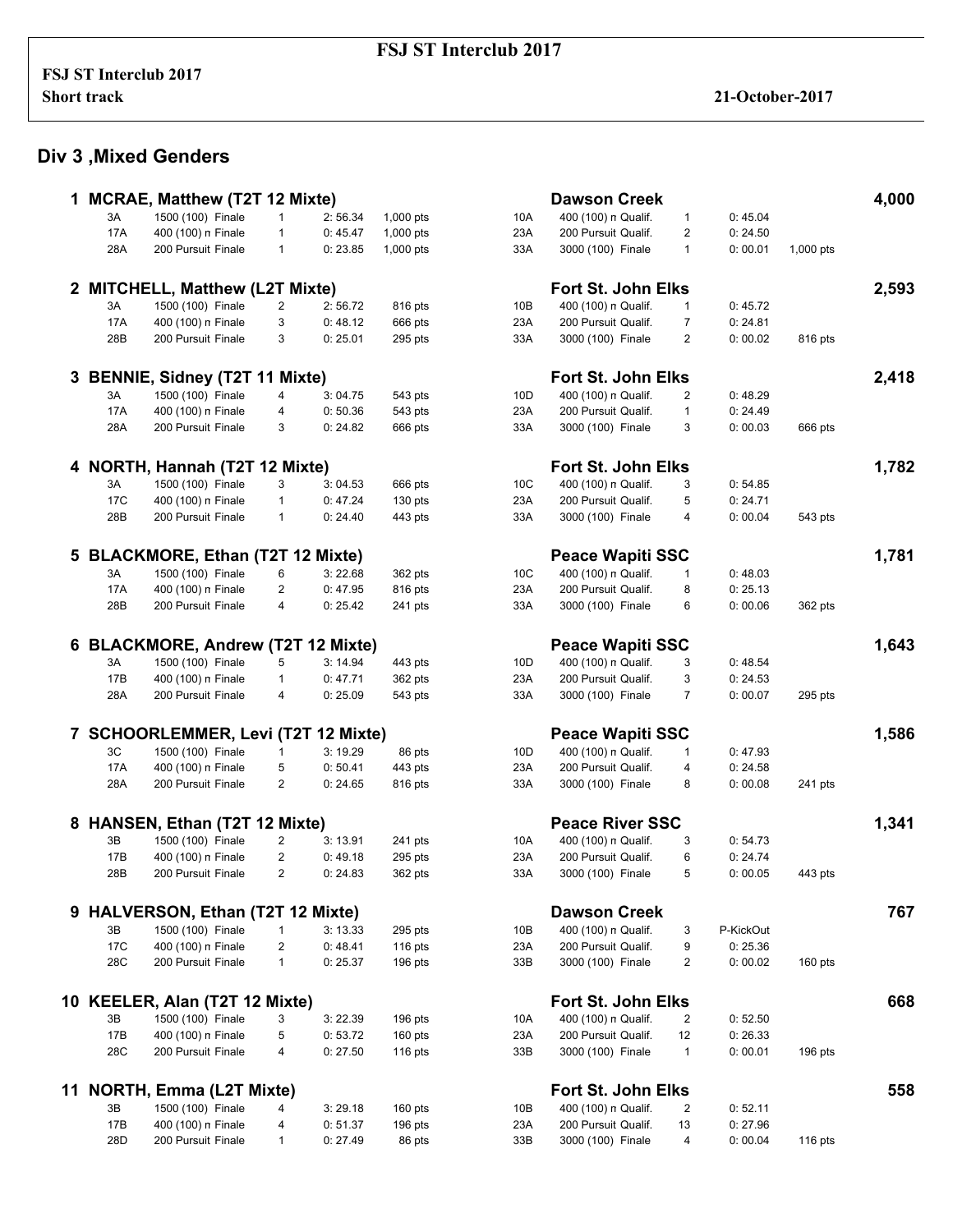|     | 12 FERGUSON, Hayley (T2T 13 Mixte) |   |            |           | <b>Peace River SSC</b> |                           |    |         |           |     |  |
|-----|------------------------------------|---|------------|-----------|------------------------|---------------------------|----|---------|-----------|-----|--|
| 3C  | 1500 (100) Finale                  | 2 | 3:32.65    | 70 pts    | 10 <sup>C</sup>        | 400 (100) n Qualif.       | 2  | 0:50.52 |           |     |  |
| 17B | 400 (100) n Finale                 | 3 | 0:49.43    | 241 pts   | 23A                    | 200 Pursuit Qualif.       | 11 | 0:26.03 |           |     |  |
| 28C | 200 Pursuit Finale                 | 3 | 0:26.52    | $130$ pts | 33B                    | 3000 (100) Finale         | 5  | 0:00.05 | 86 pts    |     |  |
|     | 13 HALLAM, Bryn (T2T 12 Mixte)     |   |            |           |                        | <b>Dawson Creek</b>       |    |         |           | 522 |  |
| 3B  | 1500 (100) Finale                  | 6 | <b>DNF</b> | $116$ pts | 10 <sub>D</sub>        | 400 (100) n Qualif.       | 4  | 0:48.76 |           |     |  |
| 17C | 400 (100) n Finale                 | 3 | 0:48.98    | 86 pts    | 23A                    | 200 Pursuit Qualif.       | 10 | 0:25.62 |           |     |  |
| 28C | 200 Pursuit Finale                 | 2 | 0:25.83    | $160$ pts | 33B                    | 3000 (100) Finale         | 2  | 0:00.02 | $160$ pts |     |  |
|     | 14 KEY, Cheyanne (L2T Mixte)       |   |            |           |                        | <b>Fort St. John Elks</b> |    |         |           | 340 |  |
| 3B  | 1500 (100) Finale                  | 5 | 4:18.75    | $130$ pts | 10 <sup>C</sup>        | 400 (100) n Qualif.       | 4  | 1:04.78 |           |     |  |
| 17C | 400 (100) n Finale                 | 4 | 1: 11.34   | 70 pts    | 23A                    | 200 Pursuit Qualif.       | 14 | 0:33.07 |           |     |  |
| 28D | 200 Pursuit Finale                 | 2 | 0:31.91    | 70 pts    | 33B                    | 3000 (100) Finale         | 6  | 0:00.06 | 70 pts    |     |  |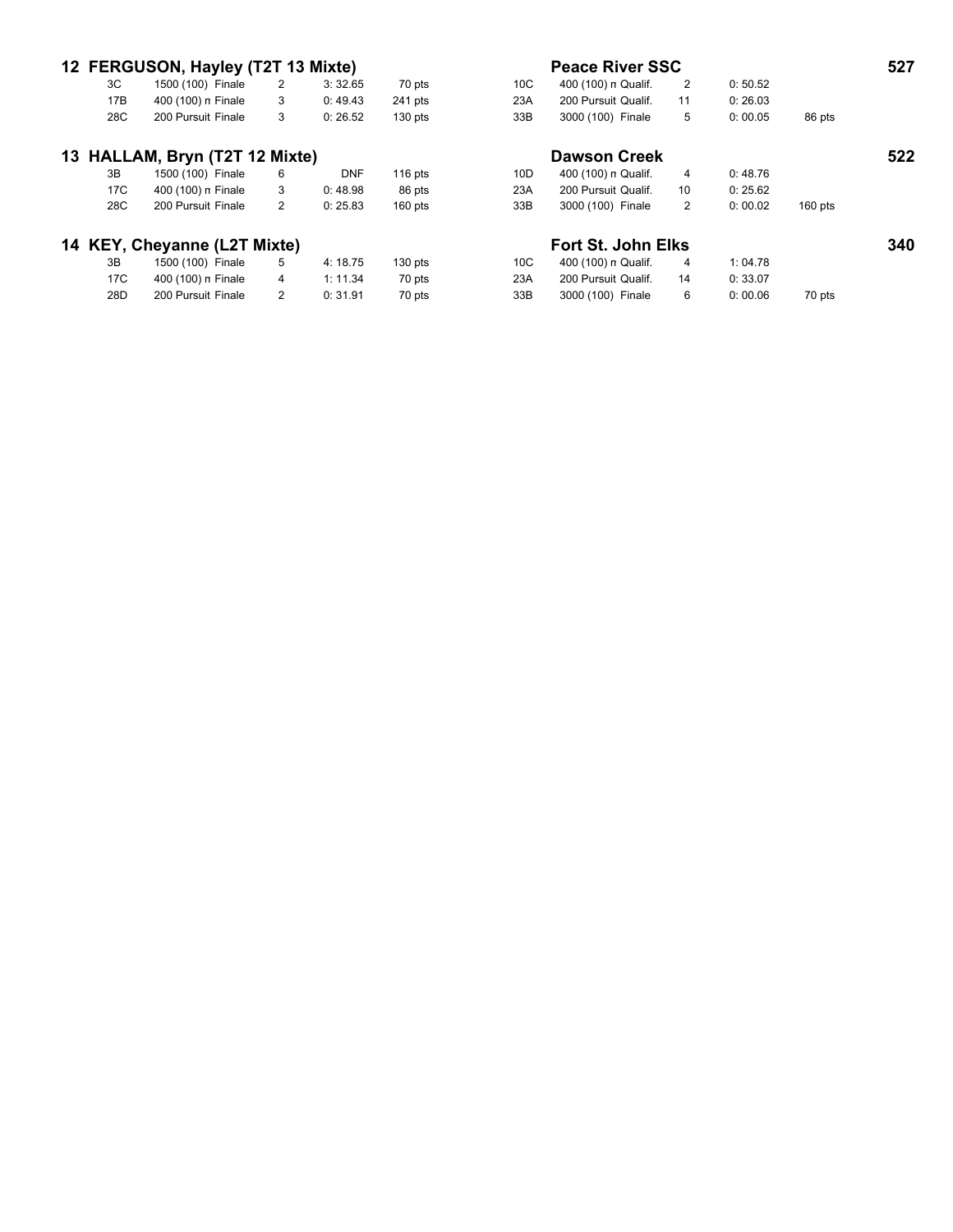# **Div 4 ,Mixed Genders**

|    |            |                                          |                |          |                    |                 | <b>Fort St. John Elks</b> |                         |            |           |
|----|------------|------------------------------------------|----------------|----------|--------------------|-----------------|---------------------------|-------------------------|------------|-----------|
|    |            | <b>COTE, Nolan (FUNd Mixte)</b>          |                |          |                    |                 | 400 (100) n Qualif.       |                         |            |           |
|    | 4A         | 1200 (100) Finale                        | 1              | 2:49.25  | 1,000 pts          | 11A             |                           | $\mathbf{1}$            | 0:57.11    |           |
|    | 18A        | 400 (100) n Finale                       | 2              | 0: 54.52 | 816 pts            | 24A             | 200 (100) n Qualif.       | $\mathbf{1}$            | 0:28.85    |           |
|    | 29A        | 200 (100) n Finale                       | $\overline{2}$ | 0:28.10  | 816 pts            | 34A             | 2000 (100) Finale         | 1                       | 0:00.01    | 1,000 pts |
|    |            | <b>SCHOORLEMMER, Brielle (L2T Mixte)</b> |                |          |                    |                 | <b>Peace Wapiti SSC</b>   |                         |            |           |
|    | 4A         | 1200 (100) Finale                        | $\overline{2}$ | 2: 51.49 | 816 pts            | 11B             | 400 (100) n Qualif.       | 1                       | 0:56.16    |           |
|    | 18A        | 400 (100) n Finale                       | $\mathbf{1}$   | 0:53.68  | 1,000 pts          | 24B             | 200 (100) n Qualif.       | $\mathbf{1}$            | 0:28.43    |           |
|    | 29A        | 200 (100) n Finale                       | $\mathbf{1}$   | 0: 27.25 | 1,000 pts          | 34A             | 2000 (100) Finale         | 2                       | 0:00.02    | 816 pts   |
| 3. |            | <b>HANSEN, Dominik (L2T Mixte)</b>       |                |          |                    |                 | <b>Peace River SSC</b>    |                         |            |           |
|    | 4A         | 1200 (100) Finale                        | 3              | 2:59.28  | 666 pts            | 11C             | 400 (100) n Qualif.       | $\mathbf{1}$            | 0:58.59    |           |
|    | 18A        | 400 (100) n Finale                       | 3              | 0:56.11  | 666 pts            | 24C             | 200 (100) n Qualif.       | 1                       | 0:29.11    |           |
|    | 29A        | 200 (100) n Finale                       | 4              | 0:28.98  | 543 pts            | 34A             | 2000 (100) Finale         | 3                       | 0:00.03    | 666 pts   |
|    |            |                                          |                |          |                    |                 |                           |                         |            |           |
|    |            | 4 GJERLAUG, Hayden (FUNd Mixte)          |                |          |                    |                 | <b>Peace Wapiti SSC</b>   |                         |            |           |
|    | 4A         | 1200 (100) Finale                        | 4              | 3:10.12  | 543 pts            | 11D             | 400 (100) n Qualif.       | 1                       | 0:58.32    |           |
|    | 18A        | 400 (100) n Finale                       | 5              | 1:06.34  | 443 pts            | 24 <sub>D</sub> | 200 (100) n Qualif.       | $\mathbf{1}$            | 0:29.52    |           |
|    | 29A        | 200 (100) n Finale                       | 3              | 0:28.15  | 666 pts            | 34A             | 2000 (100) Finale         | 4                       | 0:00.04    | 543 pts   |
| 5  |            | <b>BIGRAS, Emerson (L2T Mixte)</b>       |                |          |                    |                 | <b>Fort St. John Elks</b> |                         |            |           |
|    | 4A         | 1200 (100) Finale                        | 5              | 3:10.25  | 443 pts            | 11D             | 400 (100) n Qualif.       | $\overline{2}$          | 1:01.35    |           |
|    | 18A        | 400 (100) n Finale                       | 4              | 1:01.45  | 543 pts            | 24D             | 200 (100) n Qualif.       | $\overline{2}$          | 0:30.93    |           |
|    | 29A        | 200 (100) n Finale                       | 5              | 0:30.91  | 443 pts            | 34A             | 2000 (100) Finale         | 5                       | 0:00.05    | 443 pts   |
| 6  |            | <b>VANTASSELL, Atom (FUNd Mixte)</b>     |                |          |                    |                 | <b>Peace Wapiti SSC</b>   |                         |            |           |
|    | 4B         | 1200 (100) Finale                        | $\overline{2}$ | 3:26.19  |                    | 11A             | 400 (100) n Qualif.       | 2                       | 1:03.05    |           |
|    | 18B        | 400 (100) n Finale                       | $\mathbf{1}$   | 0:59.95  | 241 pts<br>362 pts | 24C             | 200 (100) n Qualif.       | 2                       | 0:34.62    |           |
|    | 29B        | 200 (100) n Finale                       | $\mathbf{1}$   | 0:30.95  | 362 pts            | 34A             | 2000 (100) Finale         | 6                       | 0:00.06    | 362 pts   |
|    |            |                                          |                |          |                    |                 |                           |                         |            |           |
| 7  |            | <b>MACGREGOR, Austin (FUNd Mixte)</b>    |                |          |                    |                 | <b>Fort St. John Elks</b> |                         |            |           |
|    | 4A         | 1200 (100) Finale                        | 6              | 3:15.42  | 362 pts            | 11C             | 400 (100) n Qualif.       | 2                       | 1:03.85    |           |
|    | 18B        | 400 (100) n Finale                       | 4              | 1:04.63  | 196 pts            | 24B             | 200 (100) n Qualif.       | 3                       | 0:32.64    |           |
|    | 29B        | 200 (100) n Finale                       | $\overline{2}$ | 0: 32.43 | 295 pts            | 34B             | 2000 (100) Finale         | $\mathbf{1}$            | 0:00.01    | 295 pts   |
| 8  |            | <b>KEMP, Miya (L2T Mixte)</b>            |                |          |                    |                 | <b>Dawson Creek</b>       |                         |            |           |
|    | 4B         | 1200 (100) Finale                        | 1              | 3:20.74  | 295 pts            | 11B             | 400 (100) n Qualif.       | 2                       | 1:08.61    |           |
|    | 18B        | 400 (100) n Finale                       | 3              | 1:00.95  | 241 pts            | 24A             | 200 (100) n Qualif.       | 2                       | 0:30.93    |           |
|    | 29B        | 200 (100) n Finale                       | 5              | 0:37.79  | 160 pts            | 29B             | 200 (100) n Finale        | 6                       | <b>DNS</b> | 130 pts   |
|    | 34B        | 2000 (100) Finale                        | $\overline{2}$ | 0:00.02  | 241 pts            |                 |                           |                         |            |           |
| 9  |            | <b>MCRAE, Addison (L2T Mixte)</b>        |                |          |                    |                 | <b>Dawson Creek</b>       |                         |            |           |
|    | 4C         | 1200 (100) Finale                        | $\mathbf{1}$   | 3:20.99  | 86 pts             | 11D             | 400 (100) n Qualif.       | 3                       | 1:02.08    |           |
|    | 18B        | 400 (100) n Finale                       | $\overline{2}$ | 1:00.42  | 295 pts            | 24A             | 200 (100) n Qualif.       | 3                       | 0:31.19    |           |
|    | 29B        | 200 (100) n Finale                       | 3              | 0:32.94  | 241 pts            | 34B             | 2000 (100) Finale         | 3                       | 0:00.03    | 196 pts   |
|    |            |                                          |                |          |                    |                 |                           |                         |            |           |
|    |            | 10 BENNETT, Rylan (FUNd Mixte)           |                |          |                    |                 | <b>Nechako Lake</b>       |                         |            |           |
|    | 4B         | 1200 (100) Finale                        | 3              | 3:29.74  | 196 pts            | 11A             | 400 (100) n Qualif.       | 3                       | 1:05.53    |           |
|    | 18B        | 400 (100) n Finale                       | 5              | 1:09.28  | 160 pts            | 24B             | 200 (100) n Qualif.       | $\overline{\mathbf{c}}$ | 0:31.63    |           |
|    | 29B        | 200 (100) n Finale                       | 4              | 0: 33.81 | 196 pts            | 34B             | 2000 (100) Finale         | 5                       | 0:00.05    | $130$ pts |
| 11 |            | DE KLEIN, Lizzy (FUNd Mixte)             |                |          |                    |                 | Fort St. John Elks        |                         |            |           |
|    | 4B         | 1200 (100) Finale                        | 4              | 3:42.02  | $160$ pts          | 11B             | 400 (100) n Qualif.       | 3                       | 1:10.98    |           |
|    | <b>18C</b> | 400 (100) n Finale                       | $\mathbf{1}$   | 1:08.25  | $130$ pts          | 24C             | 200 (100) n Qualif.       | 3                       | 0:35.04    |           |

|    |     | 1 COTE, Nolan (FUNd Mixte)               |                |                    |                    |                 | <b>Fort St. John Elks</b>                      |              |            |           | 3,632 |
|----|-----|------------------------------------------|----------------|--------------------|--------------------|-----------------|------------------------------------------------|--------------|------------|-----------|-------|
|    | 4A  | 1200 (100) Finale                        | 1              | 2:49.25            | 1,000 pts          | 11A             | 400 (100) n Qualif.                            | 1            | 0:57.11    |           |       |
|    | 18A | 400 (100) n Finale                       | $\overline{c}$ | 0:54.52            | 816 pts            | 24A             | 200 (100) n Qualif.                            | $\mathbf{1}$ | 0:28.85    |           |       |
|    | 29A | 200 (100) n Finale                       | $\overline{2}$ | 0:28.10            | 816 pts            | 34A             | 2000 (100) Finale                              | $\mathbf{1}$ | 0:00.01    | 1,000 pts |       |
|    |     |                                          |                |                    |                    |                 |                                                |              |            |           |       |
|    |     | <b>SCHOORLEMMER, Brielle (L2T Mixte)</b> | $\overline{2}$ |                    |                    |                 | <b>Peace Wapiti SSC</b><br>400 (100) n Qualif. |              |            |           | 3,632 |
|    | 4A  | 1200 (100) Finale                        |                | 2: 51.49           | 816 pts            | 11B             |                                                | 1            | 0:56.16    |           |       |
|    | 18A | 400 (100) n Finale                       | 1              | 0:53.68            | 1,000 pts          | 24B             | 200 (100) n Qualif.                            | $\mathbf{1}$ | 0:28.43    |           |       |
|    | 29A | 200 (100) n Finale                       | 1              | 0:27.25            | 1,000 pts          | 34A             | 2000 (100) Finale                              | 2            | 0:00.02    | 816 pts   |       |
|    |     | 3 HANSEN, Dominik (L2T Mixte)            |                |                    |                    |                 | <b>Peace River SSC</b>                         |              |            |           | 2,541 |
|    | 4A  | 1200 (100) Finale                        | 3              | 2:59.28            | 666 pts            | 11C             | 400 (100) n Qualif.                            | 1            | 0:58.59    |           |       |
|    | 18A | 400 (100) n Finale                       | 3              | 0:56.11            | 666 pts            | 24C             | 200 (100) n Qualif.                            | 1            | 0:29.11    |           |       |
|    | 29A | 200 (100) n Finale                       | 4              | 0:28.98            | 543 pts            | 34A             | 2000 (100) Finale                              | 3            | 0:00.03    | 666 pts   |       |
|    |     | 4 GJERLAUG, Hayden (FUNd Mixte)          |                |                    |                    |                 | <b>Peace Wapiti SSC</b>                        |              |            |           | 2,195 |
|    | 4A  | 1200 (100) Finale                        | 4              | 3:10.12            | 543 pts            | 11D             | 400 (100) n Qualif.                            | 1            | 0:58.32    |           |       |
|    | 18A | 400 (100) n Finale                       | 5              | 1:06.34            | 443 pts            | 24 <sub>D</sub> | 200 (100) n Qualif.                            | $\mathbf{1}$ | 0:29.52    |           |       |
|    | 29A | 200 (100) n Finale                       | 3              | 0:28.15            | 666 pts            | 34A             | 2000 (100) Finale                              | 4            | 0:00.04    | 543 pts   |       |
|    |     |                                          |                |                    |                    |                 |                                                |              |            |           |       |
| 5  |     | <b>BIGRAS, Emerson (L2T Mixte)</b>       |                |                    |                    |                 | Fort St. John Elks                             |              |            |           | 1,872 |
|    | 4A  | 1200 (100) Finale                        | 5              | 3:10.25            | 443 pts            | 11D             | 400 (100) n Qualif.                            | 2            | 1:01.35    |           |       |
|    | 18A | 400 (100) n Finale                       | 4              | 1:01.45            | 543 pts            | 24 <sub>D</sub> | 200 (100) n Qualif.                            | 2            | 0:30.93    |           |       |
|    | 29A | 200 (100) n Finale                       | 5              | 0:30.91            | 443 pts            | 34A             | 2000 (100) Finale                              | 5            | 0:00.05    | 443 pts   |       |
|    |     | 6 VANTASSELL, Atom (FUNd Mixte)          |                |                    |                    |                 | <b>Peace Wapiti SSC</b>                        |              |            |           | 1,327 |
|    | 4B  | 1200 (100) Finale                        | $\overline{2}$ | 3:26.19            | 241 pts            | 11A             | 400 (100) n Qualif.                            | 2            | 1:03.05    |           |       |
|    | 18B | 400 (100) n Finale                       | $\mathbf{1}$   | 0:59.95            | 362 pts            | 24C             | 200 (100) n Qualif.                            | 2            | 0: 34.62   |           |       |
|    | 29B | 200 (100) n Finale                       | $\mathbf{1}$   | 0:30.95            | 362 pts            | 34A             | 2000 (100) Finale                              | 6            | 0:00.06    | 362 pts   |       |
| 7  |     | <b>MACGREGOR, Austin (FUNd Mixte)</b>    |                |                    |                    |                 | Fort St. John Elks                             |              |            |           | 1,148 |
|    | 4A  | 1200 (100) Finale                        | 6              | 3:15.42            | 362 pts            | 11C             | 400 (100) n Qualif.                            | 2            | 1:03.85    |           |       |
|    | 18B | 400 (100) n Finale                       | 4              | 1:04.63            | 196 pts            | 24B             | 200 (100) n Qualif.                            | 3            | 0:32.64    |           |       |
|    | 29B | 200 (100) n Finale                       | 2              | 0: 32.43           | 295 pts            | 34B             | 2000 (100) Finale                              | $\mathbf{1}$ | 0:00.01    | 295 pts   |       |
|    |     |                                          |                |                    |                    |                 |                                                |              |            |           |       |
|    |     | 8 KEMP, Miya (L2T Mixte)                 |                |                    |                    |                 | <b>Dawson Creek</b>                            |              |            |           | 1,067 |
|    | 4B  | 1200 (100) Finale                        | 1              | 3:20.74            | 295 pts            | 11B             | 400 (100) n Qualif.                            | 2            | 1:08.61    |           |       |
|    | 18B | 400 (100) n Finale                       | 3              | 1:00.95            | 241 pts            | 24A             | 200 (100) n Qualif.                            | 2            | 0:30.93    |           |       |
|    | 29B | 200 (100) n Finale                       | 5              | 0:37.79            | $160$ pts          | 29B             | 200 (100) n Finale                             | 6            | <b>DNS</b> | $130$ pts |       |
|    | 34B | 2000 (100) Finale                        | 2              | 0:00.02            | 241 pts            |                 |                                                |              |            |           |       |
|    |     | 9 MCRAE, Addison (L2T Mixte)             |                |                    |                    |                 | <b>Dawson Creek</b>                            |              |            |           | 818   |
|    | 4C  | 1200 (100) Finale                        | 1              | 3:20.99            | 86 pts             | 11D             | 400 (100) n Qualif.                            | 3            | 1:02.08    |           |       |
|    | 18B |                                          |                |                    |                    |                 | 200 (100) n Qualif.                            |              | 0:31.19    |           |       |
|    | 29B | 400 (100) n Finale<br>200 (100) n Finale | 2<br>3         | 1:00.42<br>0:32.94 | 295 pts<br>241 pts | 24A<br>34B      | 2000 (100) Finale                              | 3<br>3       | 0:00.03    | 196 pts   |       |
|    |     |                                          |                |                    |                    |                 |                                                |              |            |           |       |
|    |     | 10 BENNETT, Rylan (FUNd Mixte)           |                |                    |                    |                 | <b>Nechako Lake</b>                            |              |            |           | 682   |
|    | 4B  | 1200 (100) Finale                        | 3              | 3:29.74            | $196$ pts          | 11A             | 400 (100) n Qualif.                            | 3            | 1:05.53    |           |       |
|    | 18B | 400 (100) n Finale                       | 5              | 1:09.28            | 160 pts            | 24B             | 200 (100) n Qualif.                            | 2            | 0:31.63    |           |       |
|    | 29B | 200 (100) n Finale                       | 4              | 0: 33.81           | 196 pts            | 34B             | 2000 (100) Finale                              | 5            | 0:00.05    | 130 pts   |       |
| 11 |     | DE KLEIN, Lizzy (FUNd Mixte)             |                |                    |                    |                 | Fort St. John Elks                             |              |            |           | 566   |
|    | 4B  | 1200 (100) Finale                        | 4              | 3:42.02            | 160 pts            | 11B             | 400 (100) n Qualif.                            | 3            | 1:10.98    |           |       |
|    | 18C | 400 (100) n Finale                       | $\mathbf{1}$   | 1:08.25            | $130$ pts          | 24C             | 200 (100) n Qualif.                            | 3            | 0:35.04    |           |       |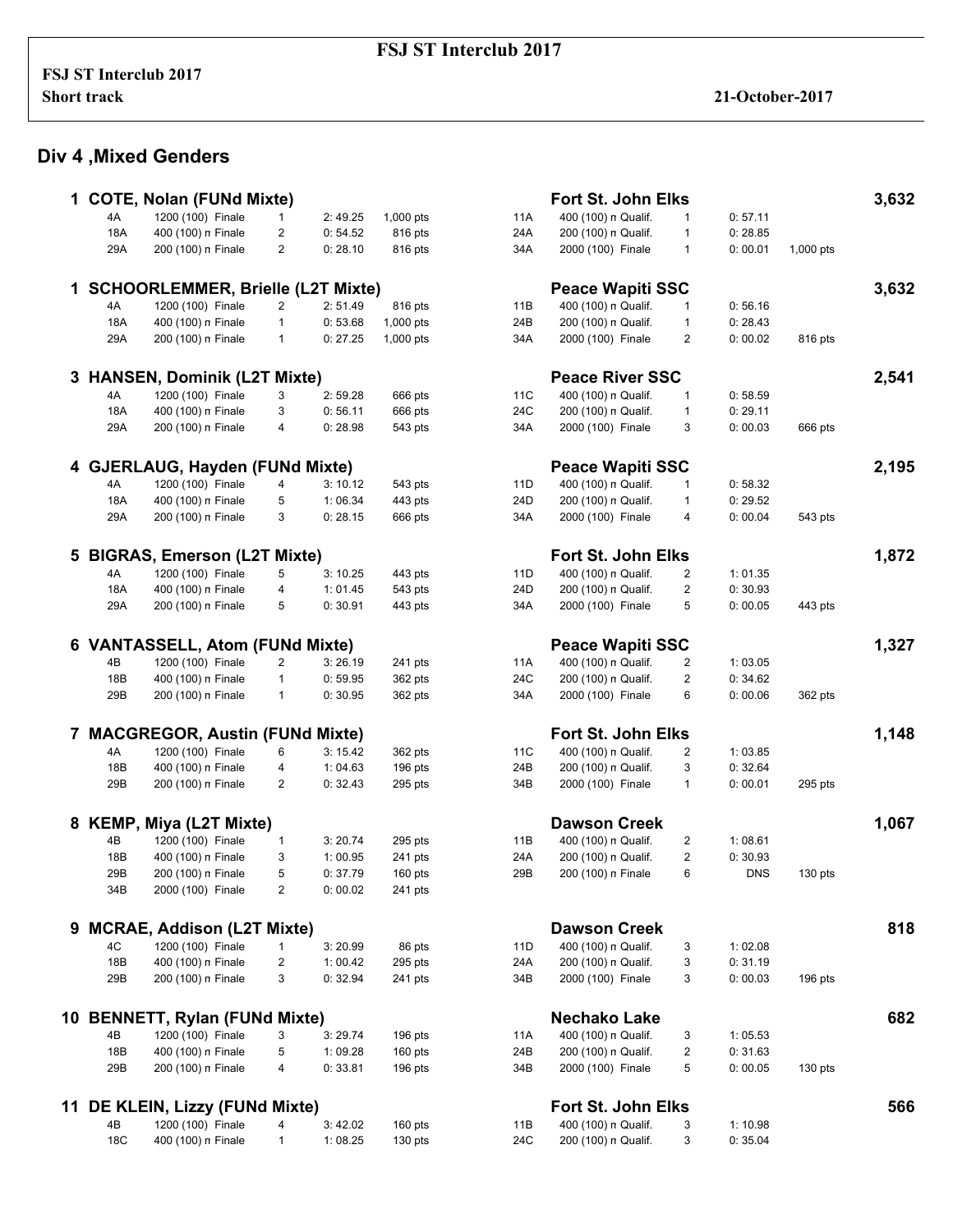| 29C | 200 (100) n Finale                      | $\mathbf{1}$   | 0: 33.43 | 116 $pts$        | 34B | 2000 (100) Finale       | 4              | 0:00.04    | 160 pts |     |
|-----|-----------------------------------------|----------------|----------|------------------|-----|-------------------------|----------------|------------|---------|-----|
|     | 12 ASHRAFI, Tara (FUNd Mixte)           |                |          |                  |     | Fort St. John Elks      |                |            |         | 419 |
| 4B  | 1200 (100) Finale                       | 5              | 3:58.46  | $130$ pts        | 11C | 400 (100) n Qualif.     | 4              | 1:16.62    |         |     |
| 18C | 400 (100) n Finale                      | 2              | 1: 12.95 | 116 pts          | 24D | 200 (100) n Qualif.     | 4              | 0:36.21    |         |     |
| 29C | 200 (100) n Finale                      | 4              | 0:42.38  | 57 pts           | 34B | 2000 (100) Finale       | 6              | 0:00.06    | 116 pts |     |
|     |                                         |                |          |                  |     |                         |                |            |         |     |
|     | 13 AHMED, Subhan (FUNd Mixte)           |                |          |                  |     | Fort St. John Elks      |                |            |         | 358 |
| 4B  | 1200 (100) Finale                       | 6              | P-Track  | 116 pts          | 11D | 400 (100) n Qualif.     | 4              | 1: 13.75   |         |     |
| 18C | 400 (100) n Finale                      | 3              | 1: 15.59 | 86 pts           | 24D | 200 (100) n Qualif.     | 3              | 0:35.37    |         |     |
| 29C | 200 (100) n Finale                      | $\overline{2}$ | 0:37.05  | 86 pts           | 34C | 2000 (100) Finale       | $\overline{2}$ | 0:00.02    | 70 pts  |     |
|     | 14 ARMELLA-GORDON, Trent (T2T 12 Mixte) |                |          |                  |     | <b>Peace River SSC</b>  |                |            |         | 233 |
| 4D  | 1200 (100) Finale                       | $\mathbf{1}$   | 4:07.85  | 31 pts           | 11C | 400 (100) n Qualif.     | 5              | 1:19.15    |         |     |
| 18D | 400 (100) n Finale                      | $\mathbf{1}$   | 1: 13.31 | 46 pts           | 24A | 200 (100) n Qualif.     | 4              | 0:36.91    |         |     |
| 29C | 200 (100) n Finale                      | 3              | 0:38.55  | 70 pts           | 34C | 2000 (100) Finale       | $\mathbf{1}$   | 0:00.01    | 86 pts  |     |
|     | 15 ANDERSON, Naomi (FUNd Mixte)         |                |          |                  |     | <b>Dawson Creek</b>     |                |            |         | 226 |
| 4C  | 1200 (100) Finale                       | 2              | 4: 13.63 | 70 pts           | 11C | 400 (100) n Qualif.     | 3              | 1:15.46    |         |     |
| 18C | 400 (100) n Finale                      | 4              | 1:18.95  | 70 pts           | 24C | 200 (100) n Qualif.     | 4              | 0:38.47    |         |     |
| 29C | 200 (100) n Finale                      | 5              | 0:45.39  | 46 pts           | 34C | 2000 (100) Finale       | 5              | 0:00.05    | 40 pts  |     |
|     |                                         |                |          |                  |     |                         |                |            |         |     |
|     | 16 OTTO, Austin (FUNd Mixte)            |                |          |                  |     | <b>Dawson Creek</b>     |                |            |         | 194 |
| 4C  | 1200 (100) Finale                       | 3              | 4: 14.51 | 57 pts           | 11B | 400 (100) n Qualif.     | 4              | 1:26.61    |         |     |
| 18D | 400 (100) n Finale                      | $\overline{2}$ | 1:18.83  | 40 pts           | 24A | 200 (100) n Qualif.     | 5              | 0:41.26    |         |     |
| 29D | 200 (100) n Finale                      | $\mathbf{1}$   | 0: 37.44 | 40 pts           | 34C | 2000 (100) Finale       | 3              | 0:00.03    | 57 pts  |     |
|     | 17 AHMED, Taha (FUNd Mixte)             |                |          |                  |     | Fort St. John Elks      |                |            |         | 180 |
| 4C  | 1200 (100) Finale                       | 4              | 4: 17.23 | 46 pts           | 11A | 400 (100) n Qualif.     | 4              | 1:22.41    |         |     |
| 18C | 400 (100) n Finale                      | 5              | 1:22.95  | 57 pts           | 24B | 200 (100) n Qualif.     | 4              | 0: 41.41   |         |     |
| 29D | 200 (100) n Finale                      | 3              | 0:42.07  | 31 pts           | 34C | 2000 (100) Finale       | 4              | 0:00.04    | 46 pts  |     |
|     | 18 SMITH, Aaron (L2T Mixte)             |                |          |                  |     | <b>Peace River SSC</b>  |                |            |         | 140 |
| 4C  | 1200 (100) Finale                       | 6              | P-Track  | 35 pts           | 11B | 400 (100) n Qualif.     | 5              | 1:31.31    |         |     |
| 18D | 400 (100) n Finale                      | 3              | 1:19.74  | 35 pts           | 24C | 200 (100) n Qualif.     | 5              | 0:39.26    |         |     |
| 29D | 200 (100) n Finale                      | $\overline{2}$ | 0:40.51  | 35 pts           | 34C | 2000 (100) Finale       | 6              | <b>DNS</b> | 35 pts  |     |
|     | 19 GUENTHER, Austin (FUNd Mixte)        |                |          |                  |     | <b>Peace Wapiti SSC</b> |                |            |         | 99  |
|     | 4C  1200 (100)  Finale  5               |                | 4:51.62  |                  | 11A | 400 (100) n Qualif.     |                | 1:30.34    |         |     |
| 18D | 400 (100) n Finale                      |                | 1:32.41  | 40 pts           | 24B | 200 (100) n Qualif.     | 5              | 0:46.81    |         |     |
| 29D | 200 (100) n Finale                      | 4<br>4         | 0:48.67  | 31 pts<br>28 pts | 34D | 2000 (100) Finale       | 8              | <b>DNS</b> |         |     |
|     |                                         |                |          |                  |     |                         |                |            |         |     |
|     | 20 SHERK, Kianna (T2T 13 Mixte)         |                |          |                  |     | <b>Dawson Creek</b>     |                |            |         | 82  |
| 4D  | 1200 (100) Finale                       | 2              | 5:32.71  | 28 pts           | 11D | 400 (100) n Qualif.     | 5              | 1:46.38    |         |     |
| 18D | 400 (100) n Finale                      | 5              | 1:59.41  | 28 pts           | 24D | 200 (100) n Qualif.     | 5              | 0:54.96    |         |     |
| 29D | 200 (100) n Finale                      | 5              | 0:53.31  | 26 pts           | 34D | 2000 (100) Finale       | 8              | <b>DNS</b> |         |     |

| 3                        | 2000 (100) Finale         | 4 | 0:00.04    | $160$ pts |     |
|--------------------------|---------------------------|---|------------|-----------|-----|
|                          | <b>Fort St. John Elks</b> |   |            |           | 419 |
|                          | 400 (100) n Qualif.       | 4 | 1:16.62    |           |     |
|                          | 200 (100) n Qualif.       | 4 | 0:36.21    |           |     |
|                          | 2000 (100) Finale         | 6 | 0:00.06    | 116 pts   |     |
|                          | Fort St. John Elks        |   |            |           | 358 |
|                          | 400 (100) n Qualif.       | 4 | 1:13.75    |           |     |
|                          | 200 (100) n Qualif.       | 3 | 0:35.37    |           |     |
|                          | 2000 (100) Finale         | 2 | 0:00.02    | 70 pts    |     |
|                          | <b>Peace River SSC</b>    |   |            |           | 233 |
|                          | 400 (100) n Qualif.       | 5 | 1:19.15    |           |     |
|                          | 200 (100) n Qualif.       | 4 | 0:36.91    |           |     |
|                          | 2000 (100) Finale         | 1 | 0:00.01    | 86 pts    |     |
|                          | <b>Dawson Creek</b>       |   |            |           | 226 |
|                          | 400 (100) n Qualif.       | 3 | 1:15.46    |           |     |
|                          | 200 (100) n Qualif.       | 4 | 0:38.47    |           |     |
|                          | 2000 (100) Finale         | 5 | 0:00.05    | 40 pts    |     |
|                          | <b>Dawson Creek</b>       |   |            |           | 194 |
|                          | 400 (100) n Qualif.       | 4 | 1:26.61    |           |     |
|                          | 200 (100) n Qualif.       | 5 | 0:41.26    |           |     |
|                          | 2000 (100) Finale         | 3 | 0:00.03    | 57 pts    |     |
|                          | <b>Fort St. John Elks</b> |   |            |           | 180 |
|                          | 400 (100) n Qualif.       | 4 | 1:22.41    |           |     |
|                          | 200 (100) n Qualif.       | 4 | 0: 41.41   |           |     |
|                          | 2000 (100) Finale         | 4 | 0:00.04    | 46 pts    |     |
|                          | <b>Peace River SSC</b>    |   |            |           | 140 |
|                          | 400 (100) n Qualif.       | 5 | 1:31.31    |           |     |
|                          | 200 (100) n Qualif.       | 5 | 0:39.26    |           |     |
|                          | 2000 (100) Finale         | 6 | <b>DNS</b> | 35 pts    |     |
|                          | <b>Peace Wapiti SSC</b>   |   |            |           | 99  |
|                          | 400 (100) n Qualif.       | 5 | 1:30.34    |           |     |
| ś                        | 200 (100) n Qualif.       | 5 | 0:46.81    |           |     |
| $\overline{\phantom{a}}$ | 2000 (100) Finale         | 8 | <b>DNS</b> |           |     |
|                          | <b>Dawson Creek</b>       |   |            |           | 82  |
|                          | 400 (100) n Qualif.       | 5 | 1:46.38    |           |     |
| )                        | 200 (100) n Qualif.       | 5 | 0:54.96    |           |     |
| J                        | 2000 (100) Finale         | 8 | <b>DNS</b> |           |     |
|                          |                           |   |            |           |     |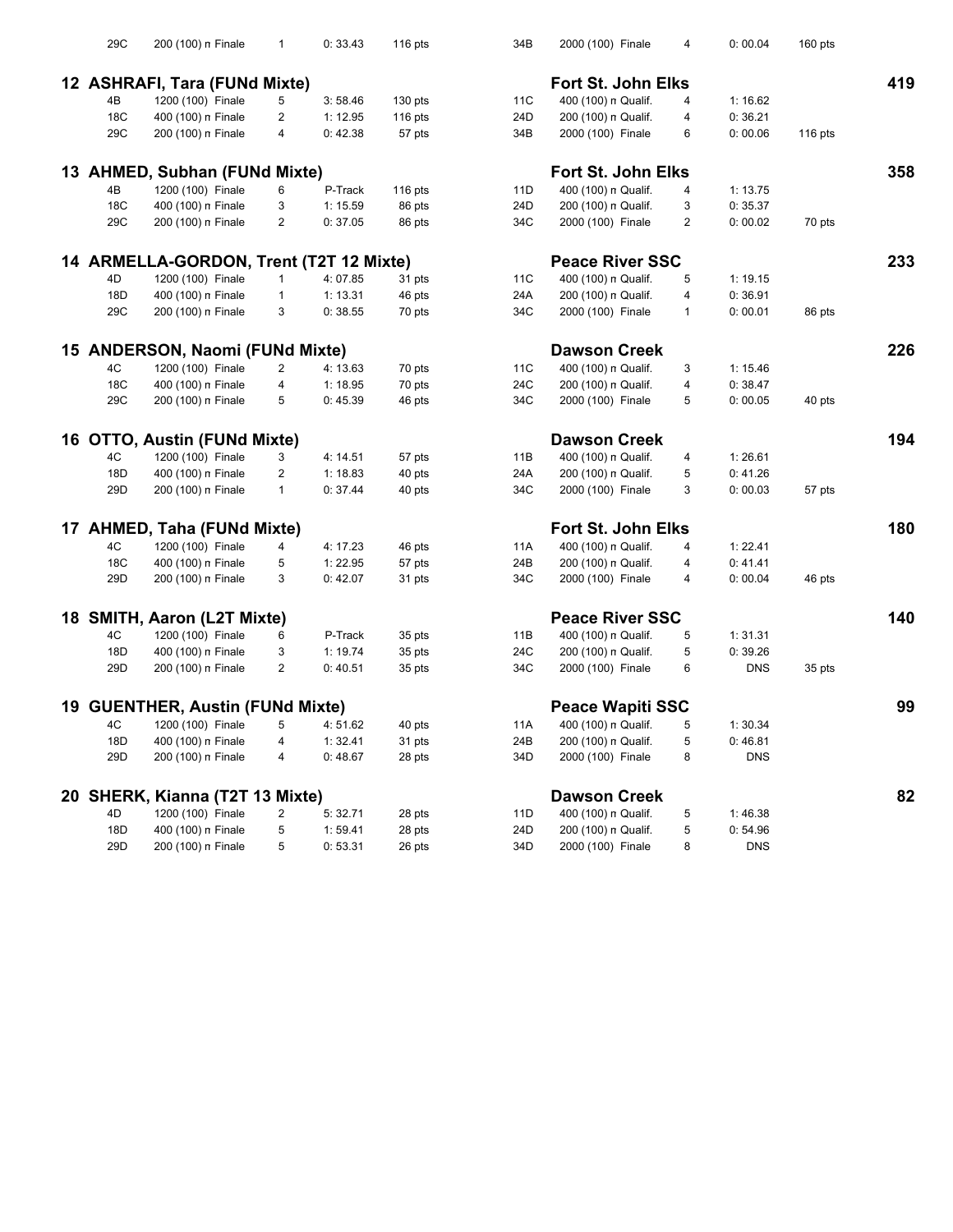# **Div 5 ,Mixed Genders**

|    |                        | 1 COOK, Leila (FUNd Mixte)                |        |                    |           |            | <b>Peace River SSC</b>                   |                |                    |                    | 3,443 |
|----|------------------------|-------------------------------------------|--------|--------------------|-----------|------------|------------------------------------------|----------------|--------------------|--------------------|-------|
|    | 5B                     | 400 (100) n Qualif.                       | 1      | 1:15.34            |           | 12A        | 400 (100) n Finale                       | 1              | 1:10.57            | 1,000 pts          |       |
|    | 19A                    | 200 (100) n Qualif.                       | 1      | 0:36.11            |           | 25A        | 200 (100) n Finale                       | 5              | 0:40.75            | 443 pts            |       |
|    | 30A                    | 100 (100) n Finale                        | 1      | 0:19.41            | 1,000 pts | 35A        | 800 LT (400 Finale                       | $\mathbf{1}$   | 2:30.26            | 1,000 pts          |       |
|    |                        | 2 IVANY, Abigale (FUNd Mixte)             |        |                    |           |            | <b>Peace Wapiti SSC</b>                  |                |                    |                    | 3,298 |
|    | 5C                     | 400 (100) n Qualif.                       | 1      | 1:13.66            |           | 12A        | 400 (100) n Finale                       | $\overline{2}$ | 1:11.65            | 816 pts            |       |
|    | 19 <sub>B</sub>        | 200 (100) n Qualif.                       | 1      | 0:37.85            |           | 25A        | 200 (100) n Finale                       | $\mathbf{1}$   | 0:35.61            | 1,000 pts          |       |
|    | 30A                    | 100 (100) n Finale                        | 2      | 0:19.91            | 816 pts   | 35A        | 800 LT (400 Finale                       | 3              | 2:35.80            | 666 pts            |       |
|    |                        |                                           |        |                    |           |            |                                          |                |                    |                    |       |
|    |                        | 3 PARADELA, Jacob (Active Start Mixte)    |        |                    |           |            | Fort St. John Elks                       |                |                    |                    | 2,468 |
|    | 5A                     | 400 (100) n Qualif.                       | 1      | 1:19.10            |           | 12A        | 400 (100) n Finale                       | 3              | 1:12.01            | 666 pts            |       |
|    | 19C                    | 200 (100) n Qualif.                       | 1      | 0:38.75            |           | 25A        | 200 (100) n Finale                       | 4              | 0:39.64            | 543 pts            |       |
|    | 30A                    | 100 (100) n Finale                        | 5      | 0:22.98            | 443 pts   | 35A        | 800 LT (400 Finale                       | $\overline{2}$ | 2:30.87            | 816 pts            |       |
|    |                        | <b>VANTASSELL, Grayson (FUNd Mixte)</b>   |        |                    |           |            | <b>Peace Wapiti SSC</b>                  |                |                    |                    | 2,468 |
|    | 5C                     | 400 (100) n Qualif.                       | 2      | 1:19.15            |           | 12A        | 400 (100) n Finale                       | 4              | 1:20.27            | 543 pts            |       |
|    | 19C                    | 200 (100) n Qualif.                       | 2      | 0:38.79            |           | 25A        | 200 (100) n Finale                       | 2              | 0:38.79            | 816 pts            |       |
|    | 30A                    | 100 (100) n Finale                        | 3      | 0:21.26            | 666 pts   | 35A        | 800 LT (400 Finale                       | 5              | 2:57.88            | 443 pts            |       |
| 5  |                        | <b>HANSEN, Erik (FUNd Mixte)</b>          |        |                    |           |            | <b>Fort St. John Elks</b>                |                |                    |                    | 2,114 |
|    | 5C                     |                                           |        |                    |           |            |                                          |                |                    |                    |       |
|    |                        | 400 (100) n Qualif.                       | 3      | 1:20.11            |           | 12B        | 400 (100) n Finale                       | 1              | 1:18.14            | 362 pts            |       |
|    | 19A                    | 200 (100) n Qualif.                       | 2<br>4 | 0:38.68            |           | 25A        | 200 (100) n Finale                       | 3              | 0:39.52            | 666 pts            |       |
|    | 30A                    | 100 (100) n Finale                        |        | 0: 22.41           | 543 pts   | 35A        | 800 LT (400 Finale                       | 4              | 2:48.71            | 543 pts            |       |
| 6  |                        | <b>WHALE, Varvara (FUNd Mixte)</b>        |        |                    |           |            | Fort St. John Elks                       |                |                    |                    | 1,341 |
|    | 5B                     | 400 (100) n Qualif.                       | 2      | 1:19.51            |           | 12A        | 400 (100) n Finale                       | 5              | 1:20.57            | 443 pts            |       |
|    | 19 <sub>B</sub>        | 200 (100) n Qualif.                       | 4      | 0:41.81            |           | 25B        | 200 (100) n Finale                       | 3              | 0:42.48            | 241 pts            |       |
|    | 30 <sub>B</sub>        | 100 (100) n Finale                        | 2      | 0:22.89            | 295 pts   | 35B        | 800 LT (400 Finale                       | $\mathbf{1}$   | 2:44.21            | 362 pts            |       |
|    |                        | 7 L'HEUREUX, Victor (FUNd Mixte)          |        |                    |           |            | Fort St. John Elks                       |                |                    |                    | 1,082 |
|    | 5A                     | 400 (100) n Qualif.                       | 2      | 1:24.74            |           | 12B        | 400 (100) n Finale                       | 2              | 1:24.52            | 295 pts            |       |
|    | 19A                    | 200 (100) n Qualif.                       | 5      | 0:54.24            |           | 25C        | 200 (100) n Finale                       | $\mathbf{1}$   | 0:40.75            | 130 pts            |       |
|    | 30 <sub>B</sub>        | 100 (100) n Finale                        | 1      | 0:20.89            | 362 pts   | 35B        | 800 LT (400 Finale                       | $\overline{c}$ | 2:53.08            | 295 pts            |       |
|    |                        |                                           |        |                    |           |            |                                          |                |                    |                    |       |
| 8  |                        | <b>HOFMANN, Leah (Active Start Mixte)</b> |        |                    |           |            | Fort St. John Elks                       |                |                    |                    | 995   |
|    | 5C                     | 400 (100) n Qualif.                       | 4      | 1: 21.53           |           | 12B        | 400 (100) n Finale                       | 4              | 1:28.52            | 196 pts            |       |
|    | 19C                    | 200 (100) n Qualif.                       | 3      | 0:39.26            |           | 25B        | 200 (100) n Finale                       | $\mathbf{1}$   | 0:40.39            | 362 pts            |       |
|    | 30 <sub>B</sub>        | 100 (100) n Finale                        | 4      | 0:23.80            | 196 pts   | 35B        | 800 LT (400 Finale                       | 3              | 2:57.94            | 241 pts            |       |
|    |                        | 9 HUNT, Bently (FUNd Mixte)               |        |                    |           |            | <b>Fort St. John Elks</b>                |                |                    |                    | 874   |
|    | 5A                     | 400 (100) n Qualif.                       | 3      | 1:31.63            |           | 12B        | 400 (100) n Finale                       | 3              | 1:26.54            | 241 pts            |       |
|    | 19B                    | 200 (100) n Qualif.                       | 2      | 0:41.03            |           | 25B        | 200 (100) n Finale                       | 4              | 0:45.45            | 196 pts            |       |
|    | 30B                    | 100 (100) n Finale                        | 3      | 0: 23.33           | 241 pts   | 35B        | 800 LT (400 Finale                       | 4              | 3:04.91            | $196$ pts          |       |
|    |                        |                                           |        |                    |           |            | <b>Dawson Creek</b>                      |                |                    |                    | 745   |
|    |                        | 10 KEMP, Martin (FUNd Mixte)              |        |                    |           |            |                                          |                |                    |                    |       |
|    | 5A                     | 400 (100) n Qualif.                       | 5      | 1:32.49            |           | 12C        | 400 (100) n Finale                       | $\mathbf{1}$   | 1:27.78            | 130 pts            |       |
|    | 19B<br>30 <sub>B</sub> | 200 (100) n Qualif.<br>100 (100) n Finale | 3<br>5 | 0:41.38<br>0:26.59 | 160 pts   | 25B<br>35B | 200 (100) n Finale<br>800 LT (400 Finale | 2<br>5         | 0:41.76<br>3:05.07 | 295 pts<br>160 pts |       |
|    |                        |                                           |        |                    |           |            |                                          |                |                    |                    |       |
| 11 |                        | <b>BAKKER, Lily (Active Start Mixte)</b>  |        |                    |           |            | <b>Peace River SSC</b>                   |                |                    |                    | 522   |
|    | 5A                     | 400 (100) n Qualif.                       | 4      | 1:32.03            |           | 12C        | 400 (100) n Finale                       | 2              | 1:33.12            | $116$ pts          |       |
|    | 19A                    | 200 (100) n Qualif.                       | 3      | 0:46.55            |           | 25B        | 200 (100) n Finale                       | 5              | 0:50.60            | $160$ pts          |       |
|    | 30C                    | 100 (100) n Finale                        | 2      | 0:23.16            | $116$ pts | 35C        | 800 LT (400 Finale                       | 1              | 3:03.47            | $130$ pts          |       |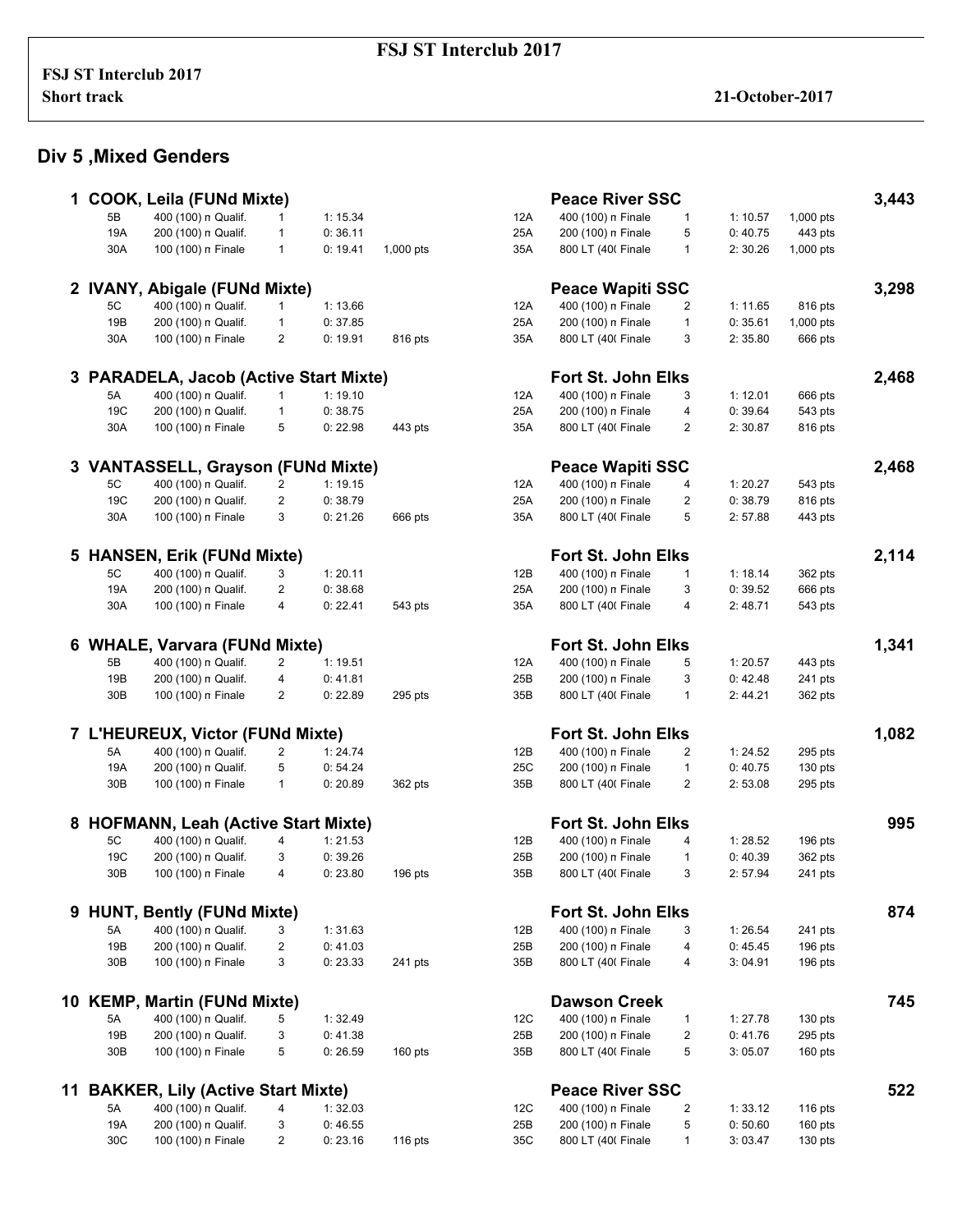|     |                 | 12 POS, Arjen (Active Start Mixte)       |              |            |           |     | <b>Fort St. John Elks</b> |   |            |           | 476 |
|-----|-----------------|------------------------------------------|--------------|------------|-----------|-----|---------------------------|---|------------|-----------|-----|
|     | 5B              | 400 (100) n Qualif.                      | 3            | 1:28.48    |           | 12B | 400 (100) n Finale        | 5 | <b>DNF</b> | $160$ pts |     |
|     | 19C             | 200 (100) n Qualif.                      | 4            | 0:41.91    |           | 25C | 200 (100) n Finale        | 2 | 0:42.55    | $116$ pts |     |
|     | 30C             | 100 (100) n Finale                       | $\mathbf{1}$ | 0: 21.43   | $130$ pts | 35C | 800 LT (400 Finale        | 4 | P-Track    | 70 pts    |     |
| 13. |                 | <b>COOK, Claire (Active Start Mixte)</b> |              |            |           |     | <b>Peace River SSC</b>    |   |            |           | 358 |
|     | 5C              | 400 (100) n Qualif.                      | 5            | 1:37.96    |           | 12C | 400 (100) n Finale        | 3 | 1:37.88    | 86 pts    |     |
|     | 19A             | 200 (100) n Qualif.                      | 4            | 0:47.68    |           | 25C | 200 (100) n Finale        | 4 | 0:47.69    | 70 pts    |     |
|     | 30C             | 100 (100) n Finale                       | 3            | 0:24.28    | 86 pts    | 35C | 800 LT (400 Finale        | 2 | 3:18.45    | 116 pts   |     |
|     |                 | 14 ARNESON, Baron (FUNd Mixte)           |              |            |           |     | <b>Peace Wapiti SSC</b>   |   |            |           | 270 |
|     | 5B              | 400 (100) n Qualif.                      | 4            | 1:30.29    |           | 12C | 400 (100) n Finale        | 4 | 1:41.48    | 70 pts    |     |
|     | 19B             | 200 (100) n Qualif.                      | 5            | 0:42.80    |           | 25C | 200 (100) n Finale        | 3 | 0:46.06    | 86 pts    |     |
|     | 30C             | 100 (100) n Finale                       | 5            | <b>DNS</b> | 57 pts    | 35C | 800 LT (400 Finale        | 5 | <b>DNS</b> | 57 pts    |     |
|     |                 | 15 ARNESON, Dax (FUNd Mixte)             |              |            |           |     | <b>Peace Wapiti SSC</b>   |   |            |           | 228 |
|     | 5B              | 400 (100) n Qualif.                      | 5            | 2:19.85    |           | 12C | 400 (100) n Finale        | 5 | 1:49.58    | 57 pts    |     |
|     | 19C             | 200 (100) n Qualif.                      | 5            | 0:58.44    |           | 25C | 200 (100) n Finale        | 5 | 0:48.95    | 57 pts    |     |
|     | 30 <sup>C</sup> | 100 (100) n Finale                       | 5            | <b>DNS</b> | 57 pts    | 35C | 800 LT (400 Finale        | 5 | <b>DNS</b> | 57 pts    |     |